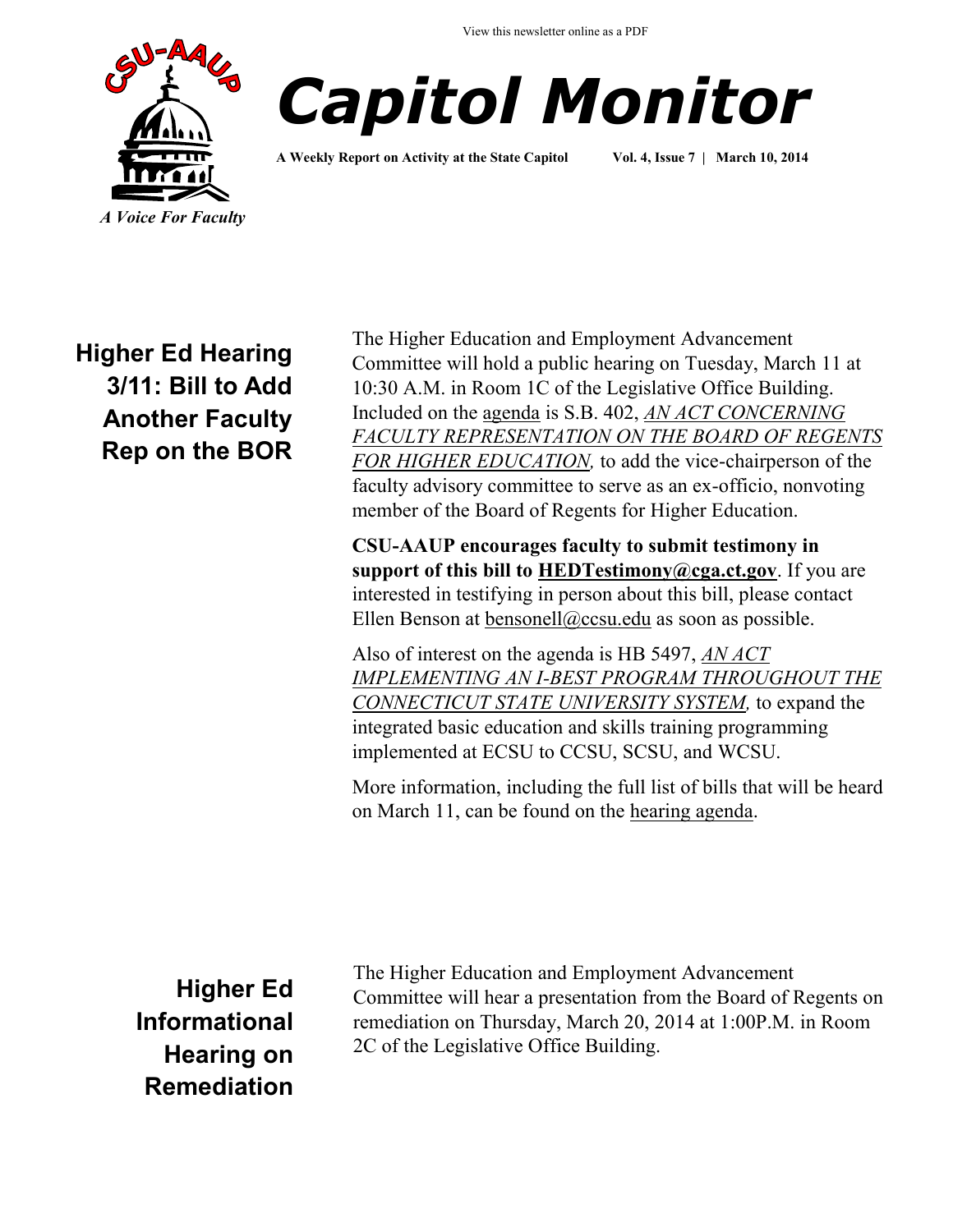## **Bills: Week of 3/3**

*"I support or oppose one of these bills; what should I do?"*

- 1. Write to your legislators! Find them [here.](http://www.cga.ct.gov/asp/menu/CGAFindLeg.asp)
- 2. [Track](http://www.cga.ct.gov/aspx/CGAPublicBillTrack/Register.aspx) the bill so you know when public hearings are scheduled.

The following list of bills have been identified as having a potential impact on our members if passed. We will follow the progress of the bills throughout the session and alert our members if action is needed.

Please remember that these are simply proposals. Thousands of bills are filed in a legislative session but only a few hundred make it to the Governor for consideration.

### **EDUCATION & HIGHER EDUCATION**

S.B. 402: *[AN ACT CONCERNING FACULTY](http://www.cga.ct.gov/asp/cgabillstatus/cgabillstatus.asp?selBillType=Bill&bill_num=SB00402&which_year=2014)  [REPRESENTATION ON THE BOARD OF REGENTS FOR](http://www.cga.ct.gov/asp/cgabillstatus/cgabillstatus.asp?selBillType=Bill&bill_num=SB00402&which_year=2014)  [HIGHER EDUCATION](http://www.cga.ct.gov/asp/cgabillstatus/cgabillstatus.asp?selBillType=Bill&bill_num=SB00402&which_year=2014)*

**Statement of Purpose:** To add the vice-chairperson of the faculty advisory committee to serve as an ex-officio, nonvoting member of the Board of Regents for Higher Education.

## H.B. 5497: *[AN ACT IMPLEMENTING AN I-BEST PROGRAM](http://www.cga.ct.gov/asp/cgabillstatus/cgabillstatus.asp?selBillType=Bill&bill_num=HB05497&which_year=2014)  [THROUGHOUT THE CONNECTICUT STATE UNIVERSITY](http://www.cga.ct.gov/asp/cgabillstatus/cgabillstatus.asp?selBillType=Bill&bill_num=HB05497&which_year=2014)  [SYSTEM](http://www.cga.ct.gov/asp/cgabillstatus/cgabillstatus.asp?selBillType=Bill&bill_num=HB05497&which_year=2014)*

**Statement of Purpose:** To expand the integrated basic education and skills training programming implemented at ECSU to CCSU, SCSU, and WCSU.

S.B. 330: *[AN ACT CONCERNING THE BOARD OF REGENTS](http://www.cga.ct.gov/asp/cgabillstatus/cgabillstatus.asp?selBillType=Bill&bill_num=SB00330&which_year=2014)* **Statement of Purpose:** To clarify the appointments of vicepresidents of the Board of Regents for Higher Education and eliminate references to the Board for State Academic Awards from the general statutes.

### H.B. 5468: *[AN ACT CONCERNING CONNECTICUT](http://www.cga.ct.gov/asp/cgabillstatus/cgabillstatus.asp?selBillType=Bill&bill_num=HB05468&which_year=2014)  [SCHOLARSHIPS](http://www.cga.ct.gov/asp/cgabillstatus/cgabillstatus.asp?selBillType=Bill&bill_num=HB05468&which_year=2014)*

**Statement of Purpose:** To make a technical change to the Governor's Scholarship program statute.

## S.B. 397: *[AN ACT CONCERNING THE CONNECTICUT](http://www.cga.ct.gov/asp/cgabillstatus/cgabillstatus.asp?selBillType=Bill&bill_num=SB00397&which_year=2014)  [HIGHER EDUCATION TRUST](http://www.cga.ct.gov/asp/cgabillstatus/cgabillstatus.asp?selBillType=Bill&bill_num=SB00397&which_year=2014)*

**Statement of Purpose:** To increase the maximum annual modification to Connecticut adjusted gross income for contributions to qualified state tuition programs to five thousand dollars for each child of an individual taxpayer filing and ten thousand dollars for each child of taxpayers filing a joint return.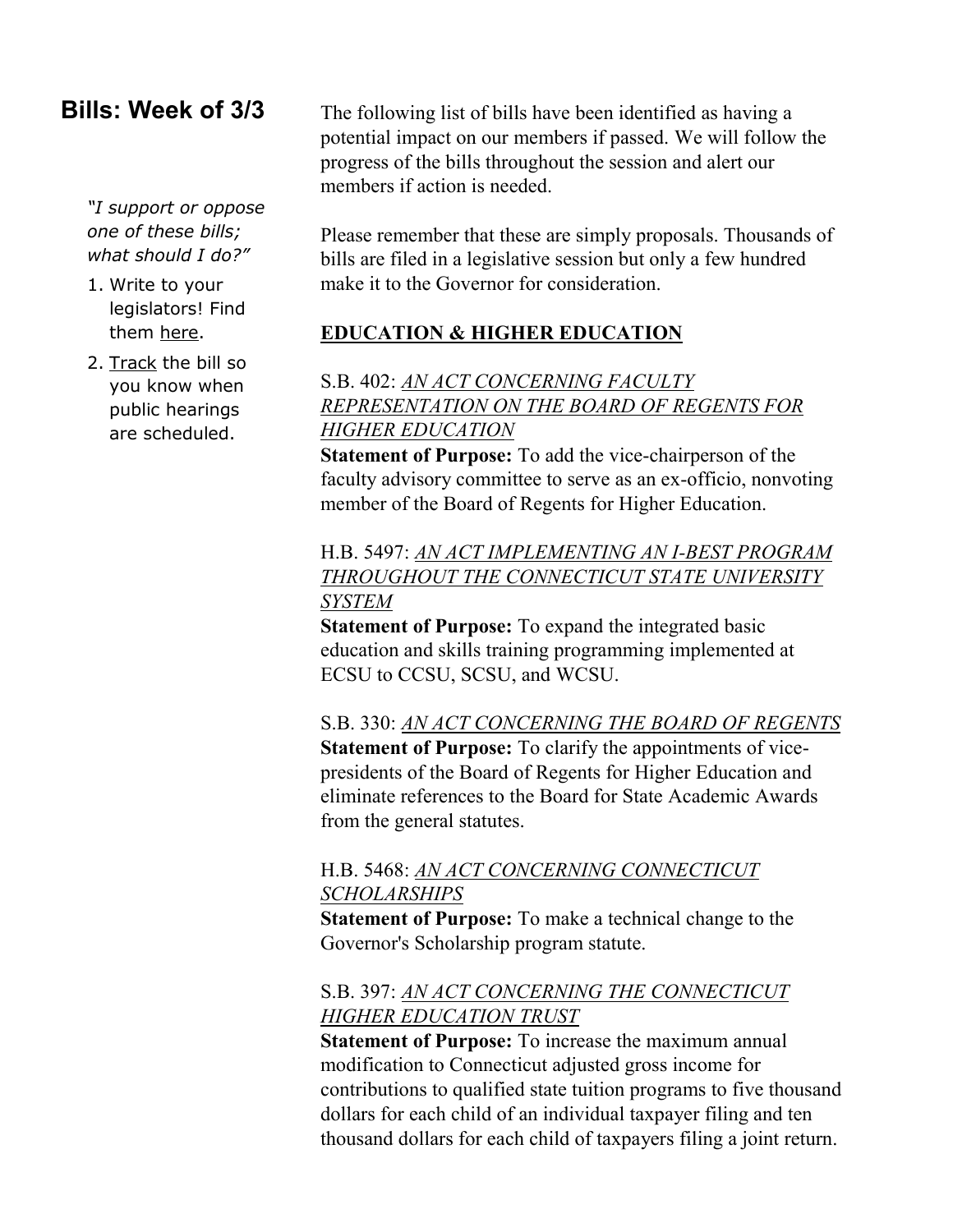# **Continued - Bills: Week of 3/3**

S.B. 401: *[AN ACT CONCERNING WORKFORCE DIVERSITY](http://www.cga.ct.gov/asp/cgabillstatus/cgabillstatus.asp?selBillType=Bill&bill_num=SB00401&which_year=2014)  [STANDARDS OF CONTRACTORS PERFORMING WORK AT](http://www.cga.ct.gov/asp/cgabillstatus/cgabillstatus.asp?selBillType=Bill&bill_num=SB00401&which_year=2014)  [SOUTHERN CONNECTICUT STATE UNIVERSITY](http://www.cga.ct.gov/asp/cgabillstatus/cgabillstatus.asp?selBillType=Bill&bill_num=SB00401&which_year=2014)* **Statement of Purpose:** To establish specific workforce diversity standards for contractors awarded a public works contract at Southern Connecticut State University.

H.B. 5493: *[AN ACT REQUIRING A STATE-WIDE PLAN TO](http://www.cga.ct.gov/asp/cgabillstatus/cgabillstatus.asp?selBillType=Bill&bill_num=HB05493&which_year=2014)*  **PROVIDE EDUCATION, TRAINING AND JOB PLACEMENT IN** *[EMERGING INDUSTRIES](http://www.cga.ct.gov/asp/cgabillstatus/cgabillstatus.asp?selBillType=Bill&bill_num=HB05493&which_year=2014)*

**Statement of Purpose:** To require a state-wide plan for implementing, expanding or improving upon contextualized learning, career pathways, middle college and early college high school programs.

H.B. 5494: *[AN ACT CONCERNING STUDENT MEMBERSHIP](http://www.cga.ct.gov/asp/cgabillstatus/cgabillstatus.asp?selBillType=Bill&bill_num=HB05494&which_year=2014C:/Users/Ellen/Documents/__MACOSX)  [ON THE BOARD OF TRUSTEES FOR THE UNIVERSITY OF](http://www.cga.ct.gov/asp/cgabillstatus/cgabillstatus.asp?selBillType=Bill&bill_num=HB05494&which_year=2014C:/Users/Ellen/Documents/__MACOSX)  [CONNECTICUT](http://www.cga.ct.gov/asp/cgabillstatus/cgabillstatus.asp?selBillType=Bill&bill_num=HB05494&which_year=2014C:/Users/Ellen/Documents/__MACOSX)*

**Statement of Purpose:** To add an additional full-time undergraduate student as an alternate trustee on the Board of Trustees for The University of Connecticut.

H.B. 5495: *[AN ACT ESTABLISHING AN ACCELERATED](http://www.cga.ct.gov/asp/cgabillstatus/cgabillstatus.asp?selBillType=Bill&bill_num=HB05495&which_year=2014)  [CERTIFICATES PROGRAM](http://www.cga.ct.gov/asp/cgabillstatus/cgabillstatus.asp?selBillType=Bill&bill_num=HB05495&which_year=2014)*

**Statement of Purpose:** To establish an accelerated certificates program.

H.B. 5496: *[AN ACT CONCERNING HIGHER EDUCATION](http://www.cga.ct.gov/asp/cgabillstatus/cgabillstatus.asp?selBillType=Bill&bill_num=HB05496&which_year=2014)* **Statement of Purpose:** To require a study of issues concerning higher education.

## **LABOR & PUBLIC EMPLOYEES**

## S.B. 382: *[AN ACT CONCERNING THE OVERPAYMENT OF](http://www.cga.ct.gov/asp/cgabillstatus/cgabillstatus.asp?selBillType=Bill&bill_num=SB00382&which_year=2014)  [BENEFITS TO RETIRED STATE EMPLOYEES](http://www.cga.ct.gov/asp/cgabillstatus/cgabillstatus.asp?selBillType=Bill&bill_num=SB00382&which_year=2014)*

**Statement of Purpose:** To prevent the state from recouping overpayments of retirement benefits to a retired state employee when the state has not conducted an audit within twenty-four months.